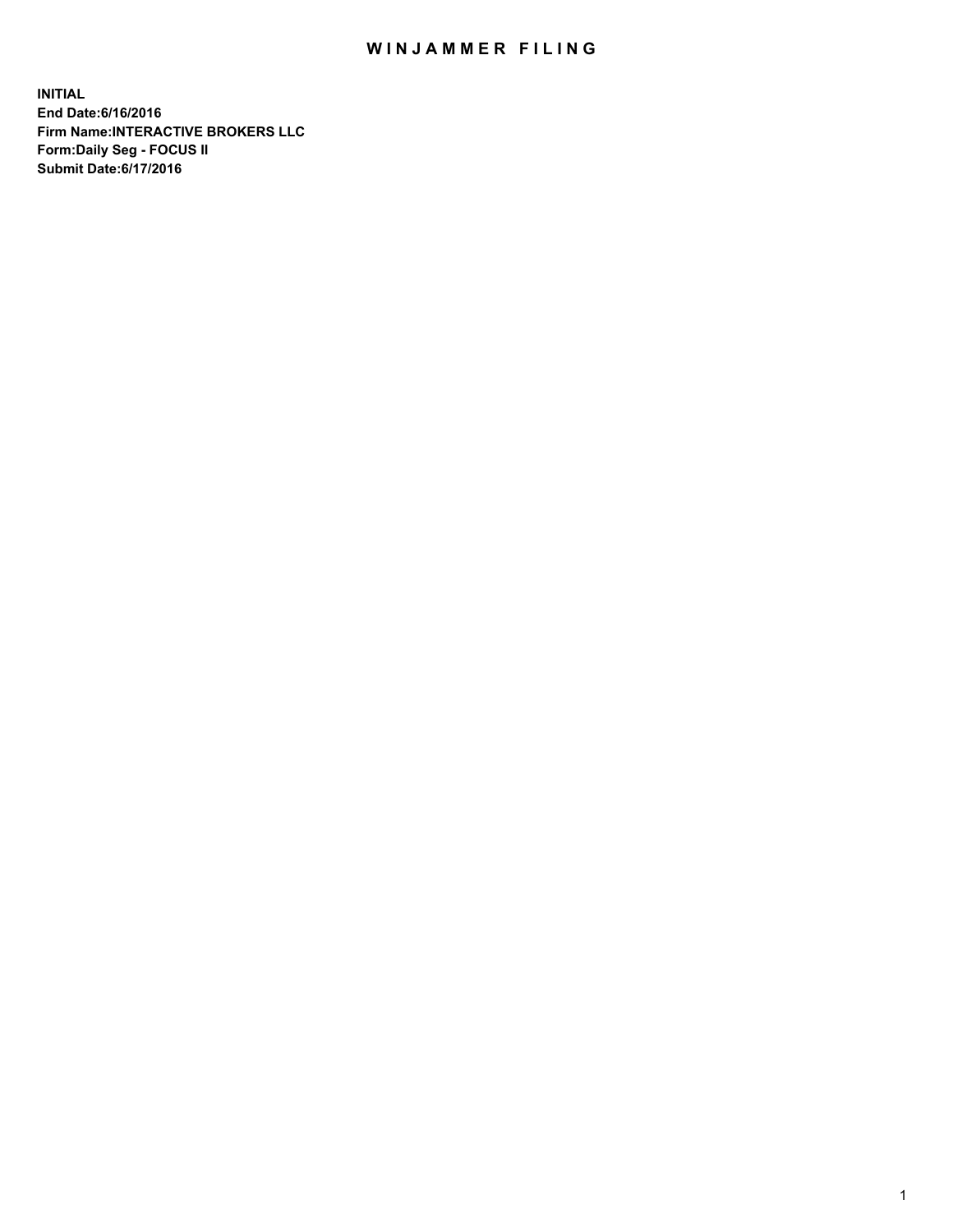## **INITIAL End Date:6/16/2016 Firm Name:INTERACTIVE BROKERS LLC Form:Daily Seg - FOCUS II Submit Date:6/17/2016 Daily Segregation - Cover Page**

| Name of Company<br><b>Contact Name</b><br><b>Contact Phone Number</b><br><b>Contact Email Address</b>                                                                                                                                                                                                                          | <b>INTERACTIVE BROKERS LLC</b><br><b>James Menicucci</b><br>203-618-8085<br>jmenicucci@interactivebrokers.c<br>om |
|--------------------------------------------------------------------------------------------------------------------------------------------------------------------------------------------------------------------------------------------------------------------------------------------------------------------------------|-------------------------------------------------------------------------------------------------------------------|
| FCM's Customer Segregated Funds Residual Interest Target (choose one):<br>a. Minimum dollar amount: ; or<br>b. Minimum percentage of customer segregated funds required:% ; or<br>c. Dollar amount range between: and; or<br>d. Percentage range of customer segregated funds required between: % and %.                       | $\overline{\mathbf{0}}$<br>0<br>155,000,000 245,000,000<br>00                                                     |
| FCM's Customer Secured Amount Funds Residual Interest Target (choose one):<br>a. Minimum dollar amount: ; or<br>b. Minimum percentage of customer secured funds required:%; or<br>c. Dollar amount range between: and; or<br>d. Percentage range of customer secured funds required between: % and %.                          | $\overline{\mathbf{0}}$<br>0<br>80,000,000 120,000,000<br>00                                                      |
| FCM's Cleared Swaps Customer Collateral Residual Interest Target (choose one):<br>a. Minimum dollar amount: ; or<br>b. Minimum percentage of cleared swaps customer collateral required:% ; or<br>c. Dollar amount range between: and; or<br>d. Percentage range of cleared swaps customer collateral required between:% and%. | $\overline{\mathbf{0}}$<br>$\overline{\mathbf{0}}$<br>00<br>0 <sub>0</sub>                                        |

Attach supporting documents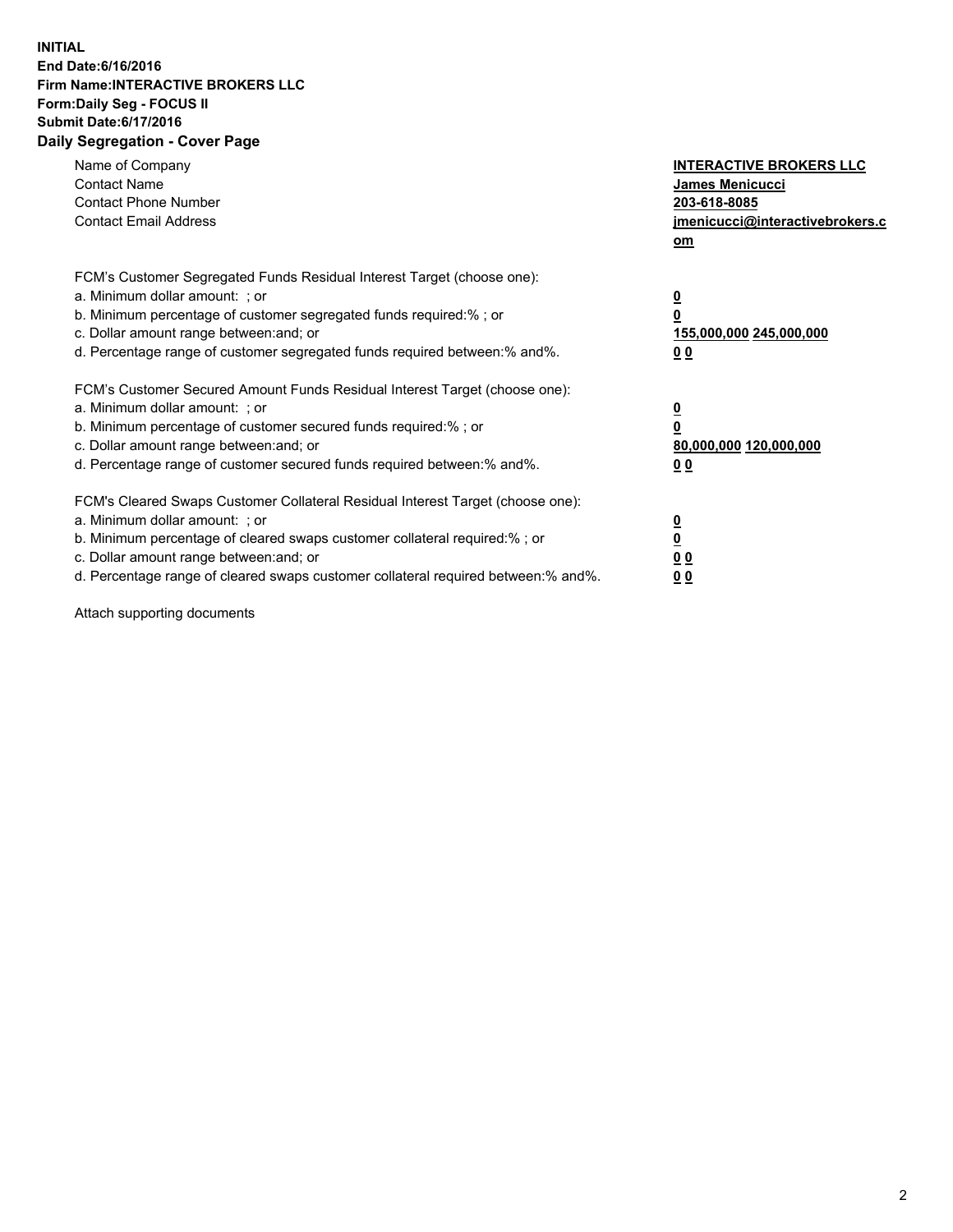## **INITIAL End Date:6/16/2016 Firm Name:INTERACTIVE BROKERS LLC Form:Daily Seg - FOCUS II Submit Date:6/17/2016 Daily Segregation - Secured Amounts**

|     | Dany Ocgregation - Oceanea Annoanta                                                         |                                                 |
|-----|---------------------------------------------------------------------------------------------|-------------------------------------------------|
|     | Foreign Futures and Foreign Options Secured Amounts                                         |                                                 |
|     | Amount required to be set aside pursuant to law, rule or regulation of a foreign            | $0$ [7305]                                      |
|     | government or a rule of a self-regulatory organization authorized thereunder                |                                                 |
| 1.  | Net ledger balance - Foreign Futures and Foreign Option Trading - All Customers             |                                                 |
|     | A. Cash                                                                                     | 291,204,838 [7315]                              |
|     | B. Securities (at market)                                                                   | $0$ [7317]                                      |
| 2.  | Net unrealized profit (loss) in open futures contracts traded on a foreign board of trade   | 7,175,640 [7325]                                |
| 3.  | Exchange traded options                                                                     |                                                 |
|     | a. Market value of open option contracts purchased on a foreign board of trade              | <b>76,393</b> [7335]                            |
|     | b. Market value of open contracts granted (sold) on a foreign board of trade                | <u>-138,789</u> [7337]                          |
| 4.  | Net equity (deficit) (add lines 1.2. and 3.)                                                | 298,318,082 [7345]                              |
| 5.  | Account liquidating to a deficit and account with a debit balances - gross amount           | 203,983 [7351]                                  |
|     | Less: amount offset by customer owned securities                                            | 0 [7352] 203,983 [7354]                         |
| 6.  | Amount required to be set aside as the secured amount - Net Liquidating Equity              | 298,522,065 [7355]                              |
|     | Method (add lines 4 and 5)                                                                  |                                                 |
| 7.  | Greater of amount required to be set aside pursuant to foreign jurisdiction (above) or line | 298,522,065 [7360]                              |
|     | 6.                                                                                          |                                                 |
|     | FUNDS DEPOSITED IN SEPARATE REGULATION 30.7 ACCOUNTS                                        |                                                 |
| 1.  | Cash in banks                                                                               |                                                 |
|     | A. Banks located in the United States                                                       | 7,712,500 [7500]                                |
|     | B. Other banks qualified under Regulation 30.7                                              | 0 [7520] 7,712,500 [7530]                       |
| 2.  | Securities                                                                                  |                                                 |
|     | A. In safekeeping with banks located in the United States                                   | 353,236,910 [7540]                              |
|     | B. In safekeeping with other banks qualified under Regulation 30.7                          | 0 [7560] 353,236,910 [7570]                     |
| 3.  | Equities with registered futures commission merchants                                       |                                                 |
|     | A. Cash                                                                                     | $0$ [7580]                                      |
|     | <b>B.</b> Securities                                                                        | $0$ [7590]                                      |
|     | C. Unrealized gain (loss) on open futures contracts                                         | $0$ [7600]                                      |
|     | D. Value of long option contracts                                                           | $0$ [7610]                                      |
|     | E. Value of short option contracts                                                          | 0 [7615] 0 [7620]                               |
| 4.  | Amounts held by clearing organizations of foreign boards of trade                           |                                                 |
|     | A. Cash                                                                                     | $0$ [7640]                                      |
|     | <b>B.</b> Securities                                                                        | $0$ [7650]                                      |
|     | C. Amount due to (from) clearing organization - daily variation                             | $0$ [7660]                                      |
|     | D. Value of long option contracts                                                           | $0$ [7670]                                      |
|     | E. Value of short option contracts                                                          | 0 [7675] 0 [7680]                               |
| 5.  | Amounts held by members of foreign boards of trade                                          |                                                 |
|     | A. Cash                                                                                     | 56,040,232 [7700]                               |
|     | <b>B.</b> Securities                                                                        | 4,375,593 [7710]                                |
|     | C. Unrealized gain (loss) on open futures contracts                                         | $0$ [7720]                                      |
|     | D. Value of long option contracts                                                           | <b>76,393</b> [7730]                            |
|     | E. Value of short option contracts                                                          | <u>-138,789</u> [7735] <u>60,353,429</u> [7740] |
| 6.  | Amounts with other depositories designated by a foreign board of trade                      | $0$ [7760]                                      |
| 7.  | Segregated funds on hand                                                                    | $0$ [7765]                                      |
| 8.  | Total funds in separate section 30.7 accounts                                               | 421,302,839 [7770]                              |
| 9.  | Excess (deficiency) Set Aside for Secured Amount (subtract line 7 Secured Statement         | 122,780,774 [7380]                              |
|     | Page 1 from Line 8)                                                                         |                                                 |
| 10. | Management Target Amount for Excess funds in separate section 30.7 accounts                 | 80,000,000 [7780]                               |
| 11. | Excess (deficiency) funds in separate 30.7 accounts over (under) Management Target          | 42,780,774 [7785]                               |
|     |                                                                                             |                                                 |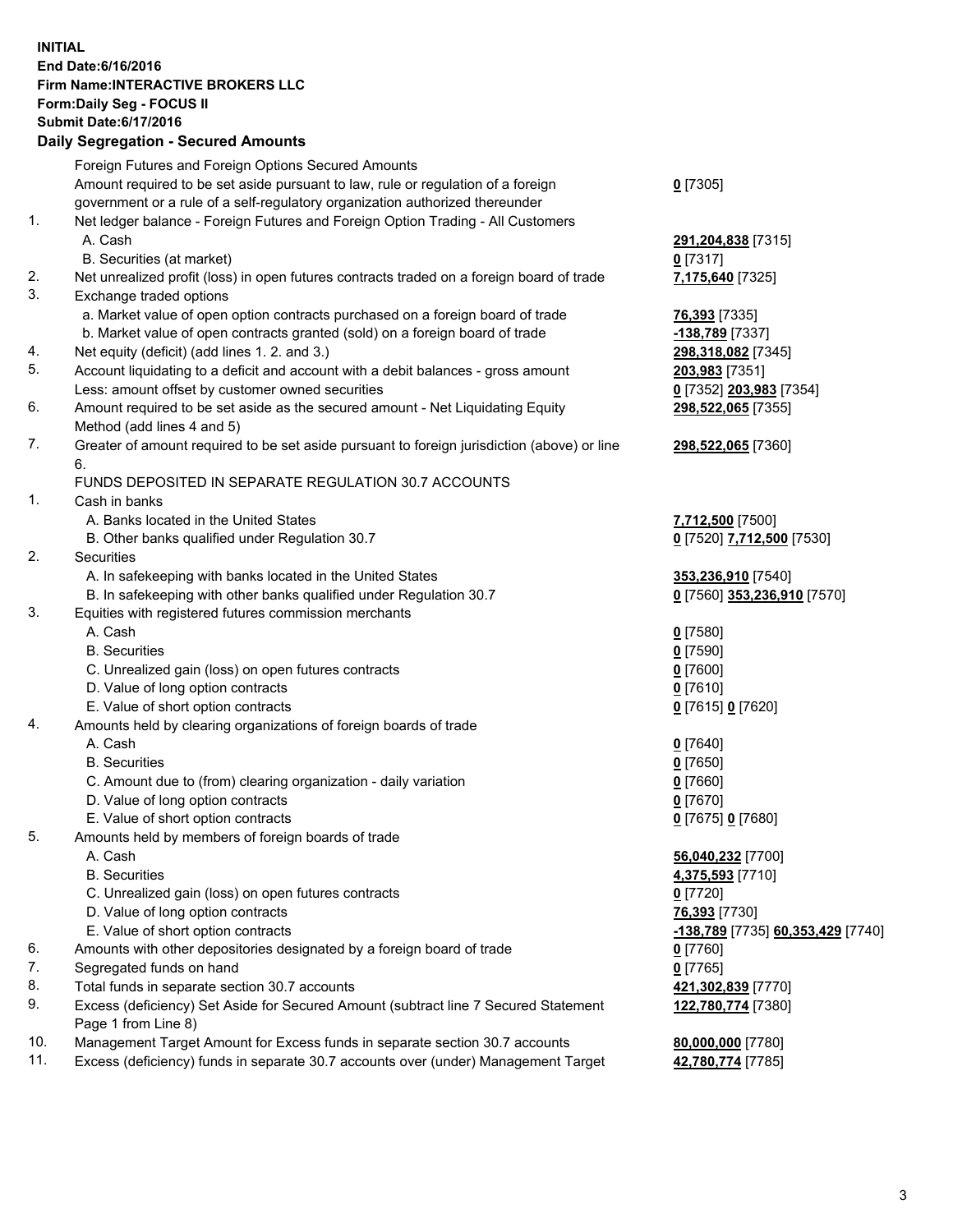**INITIAL End Date:6/16/2016 Firm Name:INTERACTIVE BROKERS LLC Form:Daily Seg - FOCUS II Submit Date:6/17/2016 Daily Segregation - Segregation Statement** SEGREGATION REQUIREMENTS(Section 4d(2) of the CEAct) 1. Net ledger balance A. Cash **2,806,166,608** [7010] B. Securities (at market) **0** [7020] 2. Net unrealized profit (loss) in open futures contracts traded on a contract market **32,184,448** [7030] 3. Exchange traded options A. Add market value of open option contracts purchased on a contract market **211,864,177** [7032] B. Deduct market value of open option contracts granted (sold) on a contract market **-293,716,481** [7033] 4. Net equity (deficit) (add lines 1, 2 and 3) **2,756,498,752** [7040] 5. Accounts liquidating to a deficit and accounts with debit balances - gross amount **84,741** [7045] Less: amount offset by customer securities **0** [7047] **84,741** [7050] 6. Amount required to be segregated (add lines 4 and 5) **2,756,583,493** [7060] FUNDS IN SEGREGATED ACCOUNTS 7. Deposited in segregated funds bank accounts A. Cash **198,536,902** [7070] B. Securities representing investments of customers' funds (at market) **1,823,665,675** [7080] C. Securities held for particular customers or option customers in lieu of cash (at market) **0** [7090] 8. Margins on deposit with derivatives clearing organizations of contract markets A. Cash **74,560,344** [7100] B. Securities representing investments of customers' funds (at market) **987,918,675** [7110] C. Securities held for particular customers or option customers in lieu of cash (at market) **0** [7120] 9. Net settlement from (to) derivatives clearing organizations of contract markets **-36,554,072** [7130] 10. Exchange traded options A. Value of open long option contracts **211,929,317** [7132] B. Value of open short option contracts **-293,781,459** [7133] 11. Net equities with other FCMs A. Net liquidating equity **0** [7140] B. Securities representing investments of customers' funds (at market) **0** [7160] C. Securities held for particular customers or option customers in lieu of cash (at market) **0** [7170] 12. Segregated funds on hand **0** [7150] 13. Total amount in segregation (add lines 7 through 12) **2,966,275,382** [7180] 14. Excess (deficiency) funds in segregation (subtract line 6 from line 13) **209,691,889** [7190] 15. Management Target Amount for Excess funds in segregation **155,000,000** [7194] 16. Excess (deficiency) funds in segregation over (under) Management Target Amount **54,691,889** [7198]

Excess